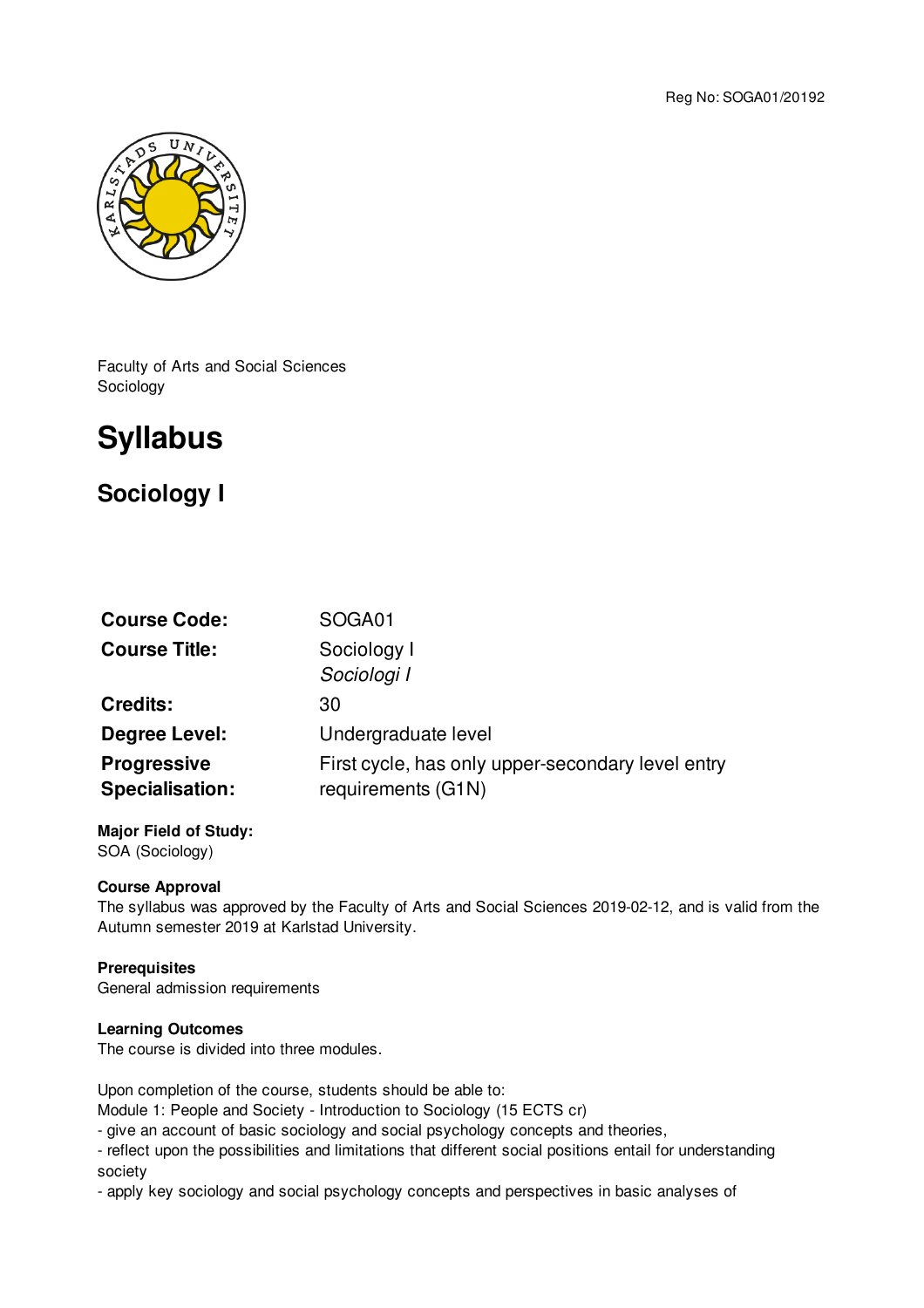contemporary social phenomena,

Module 2: Investigating Society (7.5 ECTS credits)

- identify and describe different stages, problems, and methodological choices in qualitative and quantitative research processes,

- conduct simple questionnaire and interview studies,
- give an account of and explain the nature and conditions of scientific knowledge,

Module 4: Sociological Specialisation (7.5 ECTS credits)

- apply relevant basic sociological concepts to describe a problem area,
- describe different aspects of research ethics in sociology research,
- write a short essay on a sociological area,
- present results and analysis both orally and in writing.

#### **Content**

The course offers students tools for developing an understanding of society and its development as well as of their own identity as members of society and of possibilities for social changes. Sociological explanations and descriptions generally address global conditions and processes, specific societies and cultures, various social sectors, and the levels of organisations, groups, and individual relations.

This course emphasises in particular concepts and theories related to the individual in the social structure. The students' experiences can thus form a starting-point for sociological insights. The general concepts are exemplified through specialised study of a limited problem area.

Instruction is in the form of lectures and application exercises in groups or individually.

The course comprises three modules:

#### Module 1: People and Society - Introduction to Sociology (15 ECTS cr)

The sociological way of thinking is introduced along with key sociology and social psychology theories and perspectives in order to understand social interaction, organisation, and power structures. Starting out from the students' experiences, we study how people shape society and how society shapes people locally, nationally, and globally. Through practical exercises, students learn to reflect upon the importance of different social factors such as gender, age, class, and ethnicity for the living conditions of the individual and our ability or inability to grasp the society we live in as a whole. The practical exercises also provide tools for analysing contemporary phenomena such as surveillance, consumption, sustainable development, social movements, crime, and social media. The practical exercises include individual preparation for classes, observation, group projects, and written hand-in assignments.

# Module 2: Investigating Society (7.5 ECTS cr)

The module offers a basic introduction to the theory of science, the stages of the research process, and the methodological problems involved in sociological research. The students work with problem formulation, data collection, sample principles and principles for analysing quantitative and qualitative data, as well as simple questionnaire and interview studies.

#### Module 3: Sociological Specialisation (7.5 ECTS cr)

The module centres on social processes and sociological analysis. Students study a relatively limited sociological problem and are introduced to selected theoretical and empirical aspects of sociology.

# **Reading List**

See separate document.

# **Examination**

Module 1 is assessed on the basis of a written exam, individual written hand-in assignments, active participation in seminars, and group projects which are presented orally and in writing.